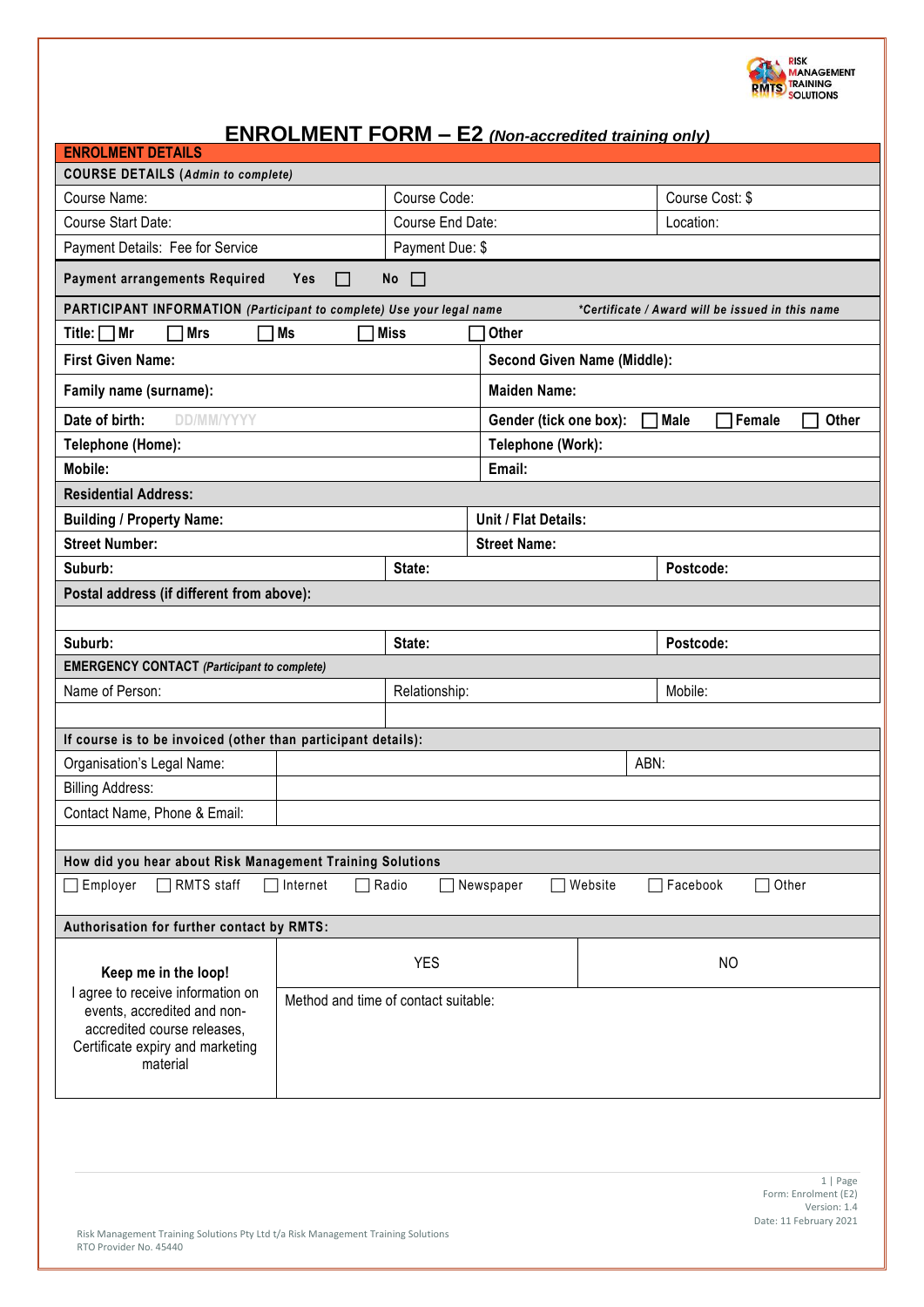

| <b>ENROLMENT FORM - E2</b> (Non-accredited training only)                                                                                      |                                                                                                                       |  |  |  |  |  |
|------------------------------------------------------------------------------------------------------------------------------------------------|-----------------------------------------------------------------------------------------------------------------------|--|--|--|--|--|
| AVETMISS Data required as part of our mandatory data collection and reporting:<br><b>LANGUAGE AND CULTURAL DIVERSITY (Student to complete)</b> |                                                                                                                       |  |  |  |  |  |
| 1. In which country were you born:                                                                                                             |                                                                                                                       |  |  |  |  |  |
| Australia                                                                                                                                      | Other (please specify):                                                                                               |  |  |  |  |  |
| Are you an: Australian Citizen                                                                                                                 | Permanent Resident<br>or Permanent Humanitarian Refugee                                                               |  |  |  |  |  |
| 2. Do you speak a language other than English at home?                                                                                         |                                                                                                                       |  |  |  |  |  |
| Yes, other specify:<br>No, English only                                                                                                        |                                                                                                                       |  |  |  |  |  |
| 3. Are you of Aboriginal or Torres Strait Islander Origin?                                                                                     |                                                                                                                       |  |  |  |  |  |
| Yes, Aboriginal<br>No                                                                                                                          | Yes, Torres Strait Islander<br>Yes, to both                                                                           |  |  |  |  |  |
| <b>DISABILITY</b>                                                                                                                              |                                                                                                                       |  |  |  |  |  |
| 4.                                                                                                                                             | Do you consider yourself to have a disability, impairment or long-term condition?                                     |  |  |  |  |  |
| No go to question 6<br>Yes                                                                                                                     |                                                                                                                       |  |  |  |  |  |
|                                                                                                                                                | 5. If you indicated the presence of a disability, impairment or long-term condition, please select the area(s) below: |  |  |  |  |  |
| Hearing/Deaf                                                                                                                                   | <b>Mental Illness</b><br>Vision                                                                                       |  |  |  |  |  |
| Physical                                                                                                                                       | Acquired Brain impairment<br>Medical condition                                                                        |  |  |  |  |  |
| Intellectual                                                                                                                                   | Other (please specify):<br>Learning                                                                                   |  |  |  |  |  |
| <b>SCHOOLING</b>                                                                                                                               |                                                                                                                       |  |  |  |  |  |
| 6. What is the highest COMPLETED school level (tick one box only):                                                                             |                                                                                                                       |  |  |  |  |  |
| Year 12 qualification or equivalent;                                                                                                           | Year 11 qualification or equivalent;                                                                                  |  |  |  |  |  |
|                                                                                                                                                | Year 10 qualification or equivalent;<br>Year 9 qualification or equivalent;                                           |  |  |  |  |  |
| Year 8 qualification or equivalent;<br>7. Are you still attending secondary school?                                                            | Never attended school (primary / secondary) go to question 8                                                          |  |  |  |  |  |
| No<br>Yes                                                                                                                                      |                                                                                                                       |  |  |  |  |  |
| <b>PREVIOUS QUALIFICATIONS ACHIEVED</b>                                                                                                        |                                                                                                                       |  |  |  |  |  |
| 8. Have you SUCCESSFULLY completed any of the following qualifications?                                                                        |                                                                                                                       |  |  |  |  |  |
| No, go to question 7<br>Yes                                                                                                                    |                                                                                                                       |  |  |  |  |  |
| 9. If YES then tick ANY applicable boxes                                                                                                       |                                                                                                                       |  |  |  |  |  |
| Certificate I qualification                                                                                                                    | Diploma or Associate diploma                                                                                          |  |  |  |  |  |
| Certificate II qualification                                                                                                                   | Advanced diploma or Associate degree                                                                                  |  |  |  |  |  |
| Certificate III qualification or trade certificate                                                                                             | Bachelor degree or higher degree                                                                                      |  |  |  |  |  |
| Certificate IV qualification or advanced cert/technician                                                                                       | Education other than above (including overseas qualification)                                                         |  |  |  |  |  |
| <b>EMPLOYMENT STATUS</b>                                                                                                                       |                                                                                                                       |  |  |  |  |  |
|                                                                                                                                                | 10. Of the following categories which BEST describes your current employment status?                                  |  |  |  |  |  |
| Full-time employee                                                                                                                             | Employed - unpaid worker in a family business                                                                         |  |  |  |  |  |
| Part-time employee                                                                                                                             | Unemployed - seeking full-time work                                                                                   |  |  |  |  |  |
| Self-employed - not employing others                                                                                                           | Unemployed - seeking part-time work                                                                                   |  |  |  |  |  |
| Employer                                                                                                                                       | Not employed - not seeking employment                                                                                 |  |  |  |  |  |
| <b>STUDY REASON</b>                                                                                                                            |                                                                                                                       |  |  |  |  |  |
|                                                                                                                                                | 11. Of the following categories, which BEST describes your main reason for undertaking this qualification (tick one)  |  |  |  |  |  |
| To get a job                                                                                                                                   | It was a requirement of my job                                                                                        |  |  |  |  |  |
| To develop my existing business                                                                                                                | I wanted extra skills for my job                                                                                      |  |  |  |  |  |
| To start my own business                                                                                                                       | To get into another course of study                                                                                   |  |  |  |  |  |
| To try for a different career                                                                                                                  | For personal interest or self-development                                                                             |  |  |  |  |  |
| To get a better job or promotion                                                                                                               | Other reasons                                                                                                         |  |  |  |  |  |
| To get skills for community/voluntary work                                                                                                     |                                                                                                                       |  |  |  |  |  |
|                                                                                                                                                |                                                                                                                       |  |  |  |  |  |